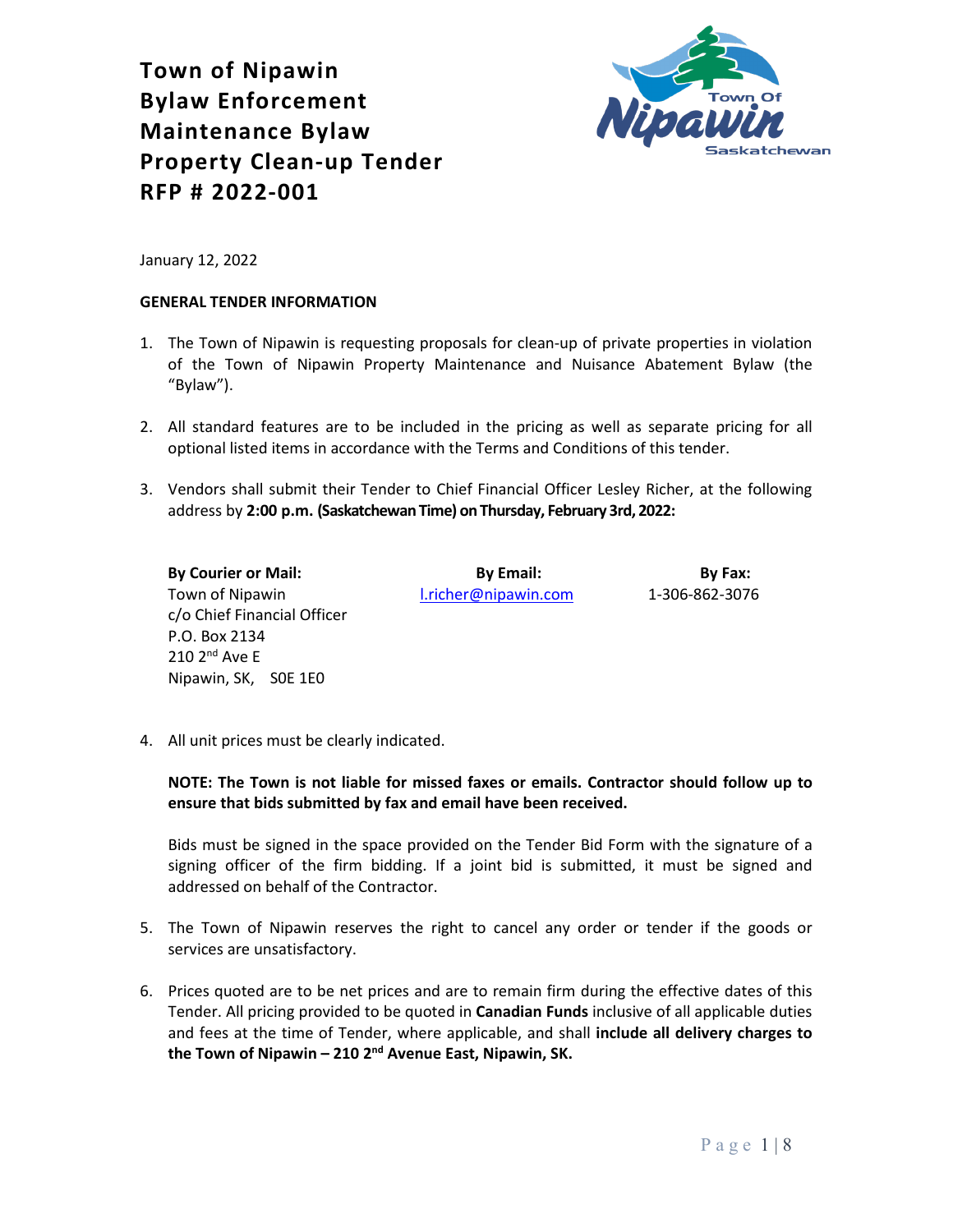

- 7. Questions regarding the tender should be directed to David Pruden, Bylaw Enforcement and Emergency Measures Officer by email at [bylaw@nipawin.com.](mailto:bylaw@nipawin.com) All communications prior to the opening of the tender must be in writing via email.
- 8. The obligations and rights of Contractors shall be those expressed herein. No terms, either implied or verbally expressed shall affect, restrict or in any way vary the written terms of this invitation to Tender. Not to limit the generality of the foregoing, no terms may be implied by virtue of custom or usage.
- 9. When a discrepancy is found between the "Unit Price" and the "Extension," the "Unit Price" will govern in all instances. The Town reserves the right to correct such errors in extensions, re-total all the amounts shown and consider the corrected total price as the Contractor's intention when Tenders are compared.
- 10. The rights of the parties shall be governed by, and the contractual terms shall be interpreted in accordance with the laws of the Province of Saskatchewan.
- 11. With respect to Tendering or Bids, Requests for Proposals and Multi-year Contracts, in all cases where it does not contravene Federal or Provincial legislation governing the Town, the Town reserves the right to refuse any or all Tenders, Bids or Proposals where the Town deems it to be in the best interest of the Town to do so having regard, but not limited to questions of quality supply and service, timelines, performance, trustworthiness, solvency, monies owing or due to the Town and the existence or potential of legal disputes or conflicts with the Town of Nipawin
- 12. The Town reserves the right to refuse to contract with a vendor, supplier, contractor, person, or entity which has threatened or commenced litigation against the Town, breached any material terms of prior contracts, failed to perform as required pursuant to prior contracts, or has performed a wrong-doing against the Town which could be punishable in the courts.
- 13. Past history of successfully completing similar contracts will be taken into consideration.
- 14. All Quotations will be awarded in accordance with the Town of Nipawin Purchasing Policy.
- 15. The applicant must provide proof of liability insurance of not less than \$2,000,000.

### **PROJECT DETAILS**

1. The Town of Nipawin is seeking the services of a contractor to clean-up private properties in violation of the Town of Nipawin Property Maintenance and Nuisance Abatement Bylaw (the "Bylaw").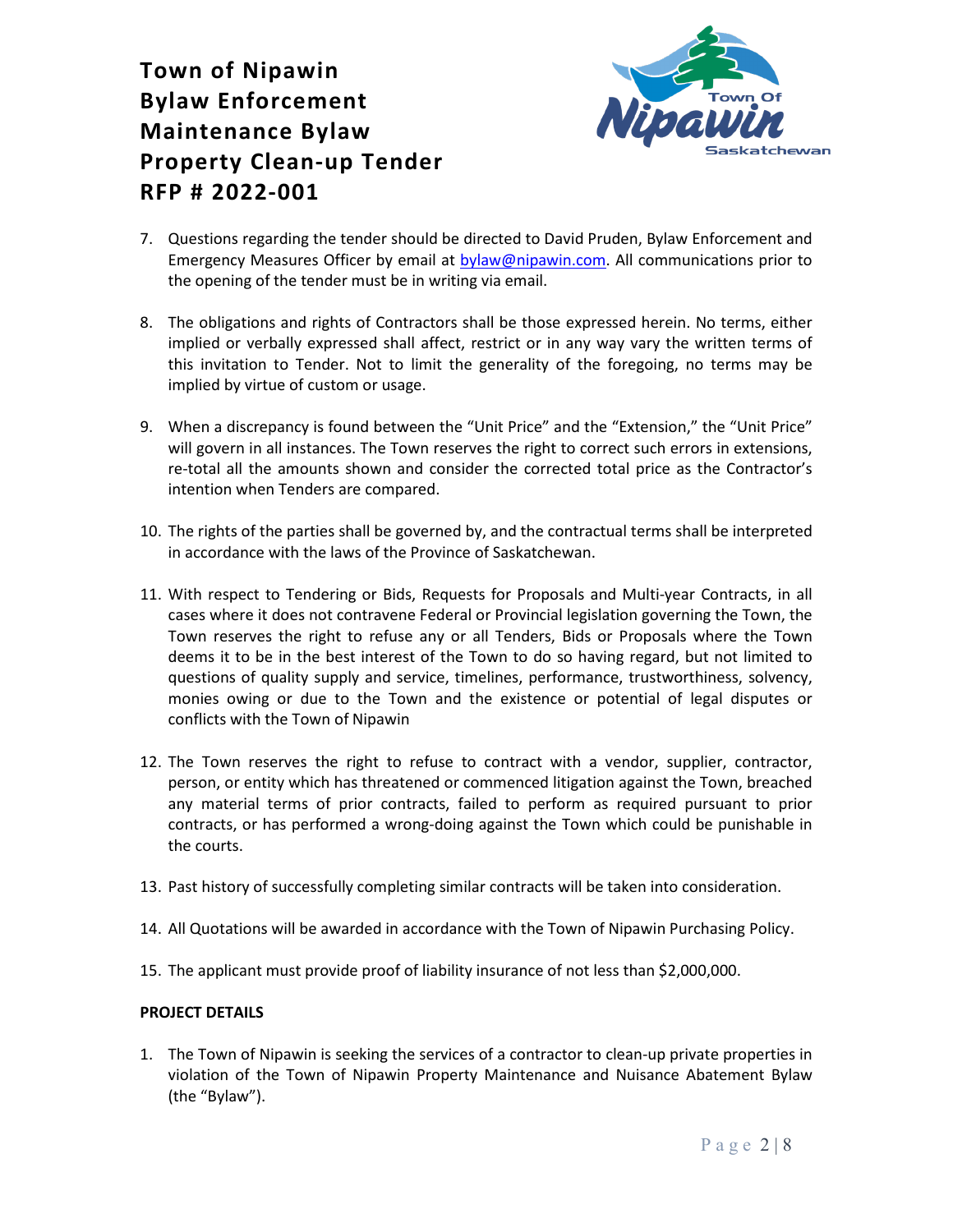

- 2. The Town is actively enforcing its Bylaw to ensure compliance with community property maintenance standards.
- 3. The Town of Nipawin is seeking to secure the services of a contractor to conduct the following:
	- a.Clean-up of private properties in violation of the Town of Nipawin Property Maintenance and Nuisance Abatement Bylaw (the "Bylaw"), which include:
		- i. removal of appliances, barrels, cans, cardboard, dilapidated buildings (outbuildings including: garages, and sheds), dismantled machinery, fencing, garbage, junked vehicles, paper, refuse, rubbish, scrap metal, scrap wood, sheds, tires, vehicle parts or other waste materials;
		- ii. graffiti coverup or removal;
		- iii. sharp or dangerous materials;
		- iv. cutting grass and cutting down or trimming trees;
		- v. minor carpentry; and/or
		- vi. other items that may be deemed as untidy or unsightly.

### **Project Scope**

- 1. In order to provide a clear understanding of the scope of the work the clean-up of property is required as follows:
	- a. The Town investigates a violation of the Bylaw for a specific property (the "Property");
	- b. If the Property owner fails to comply with requests for compliance as outlined in writing, the Town issues an "Order to Remedy" (the "Order") pursuant to the Bylaw and *The Municipalities Act (*the *"Act"*);
	- c. If there is noncompliance with the Order, the Property owner is advised of the date of the property cleanup which will be undertaken by the vendor awarded the "Request for Proposal" (the "RFP");
	- d. The Town supplies, in writing, to the vendor, a list of items as identified in the in the "Project Details" of this RFP, to be completed.
	- e. The Bylaw Officer attends to the Property to be cleaned with the successful bidder and is present during the entire time of the clean-up;
	- f. The Bylaw Officer photographs and documents all areas of the Property to be cleaned up, prior to clean up and again after cleanup;
	- g. Items removed from the Property are categorized as either refuse (to be taken to the landfill by the vendor) or of value;
		- i. Items removed from the Property that are deemed by the Bylaw Officer to have value, are photographed, documented, by the Bylaw Officer, and moved to storage at a location deemed by the Town to be suitable.
	- h. Once all work is completed to the satisfaction of the Town, the vendor provides a bill for services to the Town for payment; and
	- i. The Town will then pay the vendor within 30 calendar days.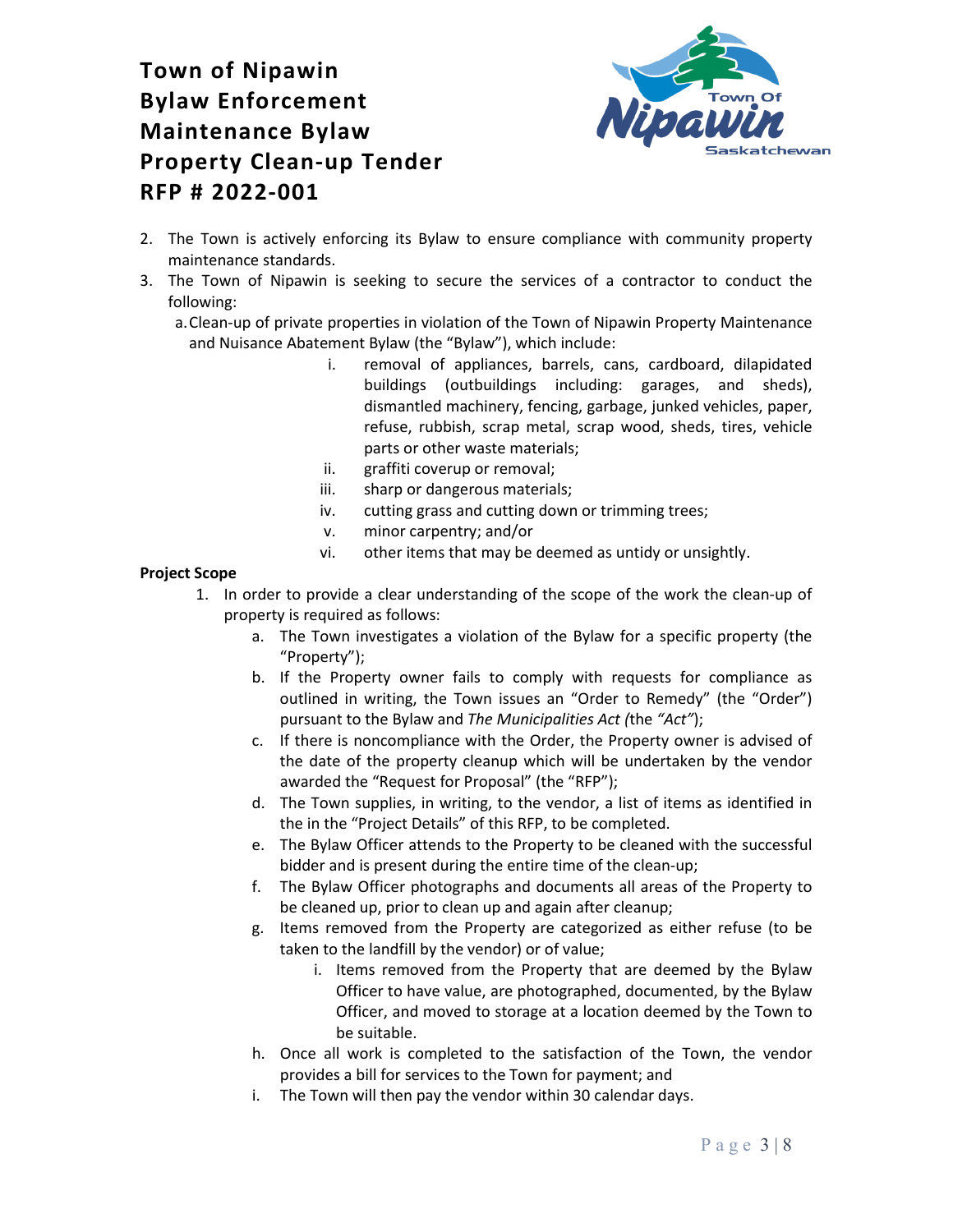

- 2. Items not included in the scope of work for this tender:
	- a. meal breaks;
	- b. meals; and
	- c. washroom facilities.
- 3. Ranking Criteria: Bids will be evaluated using the criteria below:

| namning Chitchia. Dias will be cvaluated asilig the chitchia below. |                                                                             |           |  |  |
|---------------------------------------------------------------------|-----------------------------------------------------------------------------|-----------|--|--|
| а.                                                                  | <b>Completeness of Bid</b>                                                  | PASS/FAIL |  |  |
| $h_{-}$                                                             | Criteria Met                                                                | PASS/FAIL |  |  |
| C.                                                                  | Ability to complete work within 1 day for small projects, 2 days for larger |           |  |  |
|                                                                     | projects, or as otherwise agreed upon in writing                            | 30%       |  |  |
|                                                                     | d. Ability to commence work within two weeks of notification                | 20%       |  |  |
| e.                                                                  | References/Past Experience                                                  | 20%       |  |  |
| f.                                                                  | Declaration of no conflicts with cleaning any property within Town 20%      |           |  |  |
| g.                                                                  | Cost                                                                        | 10%       |  |  |

**4.** Please ensure that all parts of the bid are completed with your submission. The Town intends to award the project to the top three vendors which will be ranked First, Second and Third, in the event there is a conflict cleaning a property. **The vendor is required to state how they are able to meet the criteria outlined in "Project Scope" item three. Noted directly above. Failing to fully and clearly outline how the criteria is met will result in a score of "FAIL" or "0%.**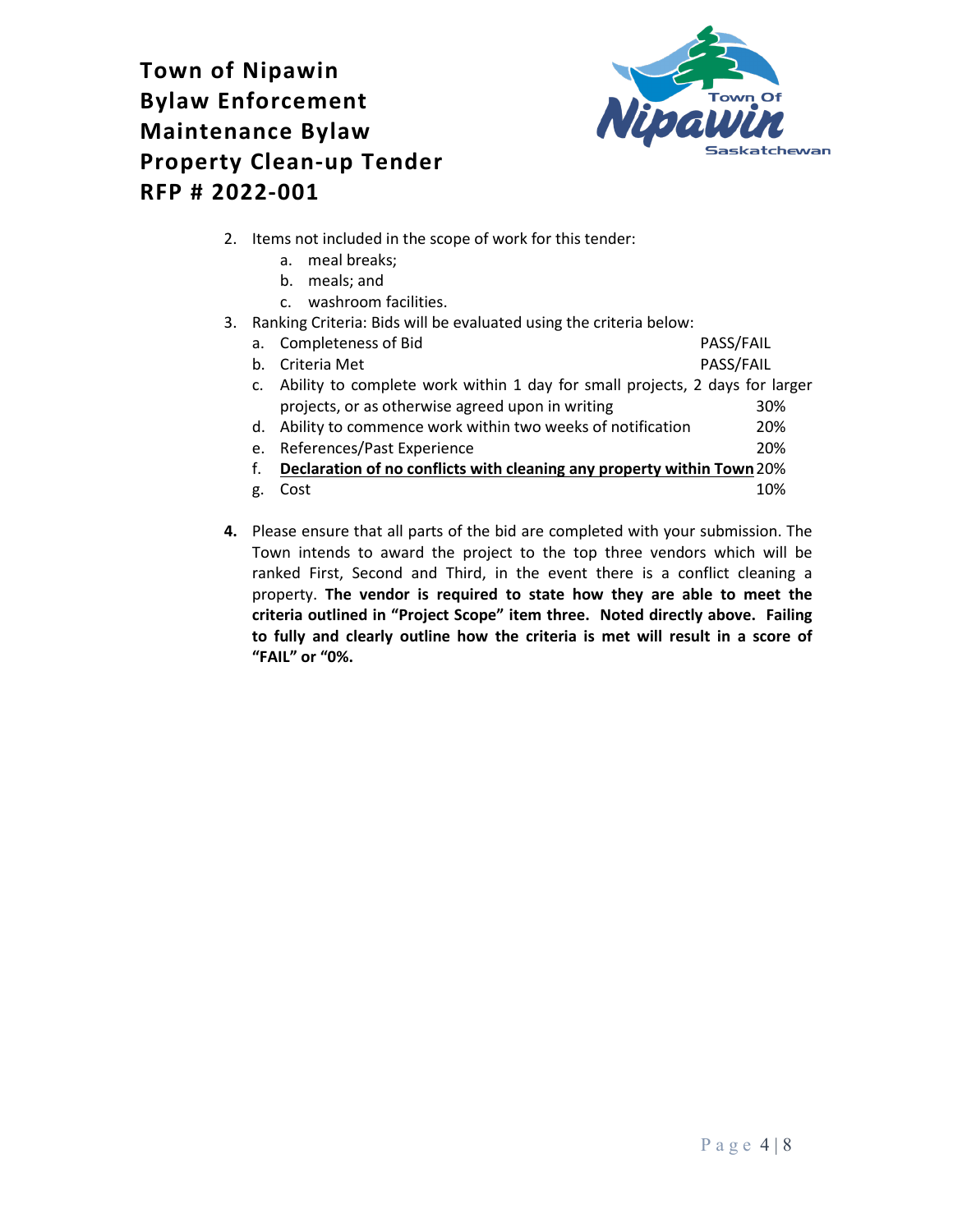



**TOWN OF NIPAWIN TENDER BID FORM**

### **Description: Maintenance Bylaw**

### **Property Clean-up Tender**

Tenders for the above referenced product/service will be received no later than **2:00pm Saskatchewan Time, February 3rd, 2022.**

**Date: December 22nd, 2021 From: David Pruden, Bylaw Services**

Town of Nipawin Bylaw & Emergency Management210 2<sup>nd</sup> Avenue East P.O. Box 2134 Nipawin, SK S0E 1E0 Email: [bylaw@nipawin.com](mailto:bylaw@nipawin.com)

### **Conditions of the Tender:**

- any work performed shall be of high quality;
- the Town of Nipawin reserves the right to accept or reject all or any part of this tender;
- prices must be accurate and totaled accordingly;
- all pricing provided to be quoted in **Canadian Funds** inclusive of all applicable duties and fees at the time of the Tender, where applicable;
- the lowest or any tender will not necessarily be accepted;
- no alternate, unless approved prior to tender closing will be considered; and
- The Town reserves the right to give preference to that Contractor whose tender includes any material, specifications or methods of execution that are deemed by the Town to be superior to those of the low bidder.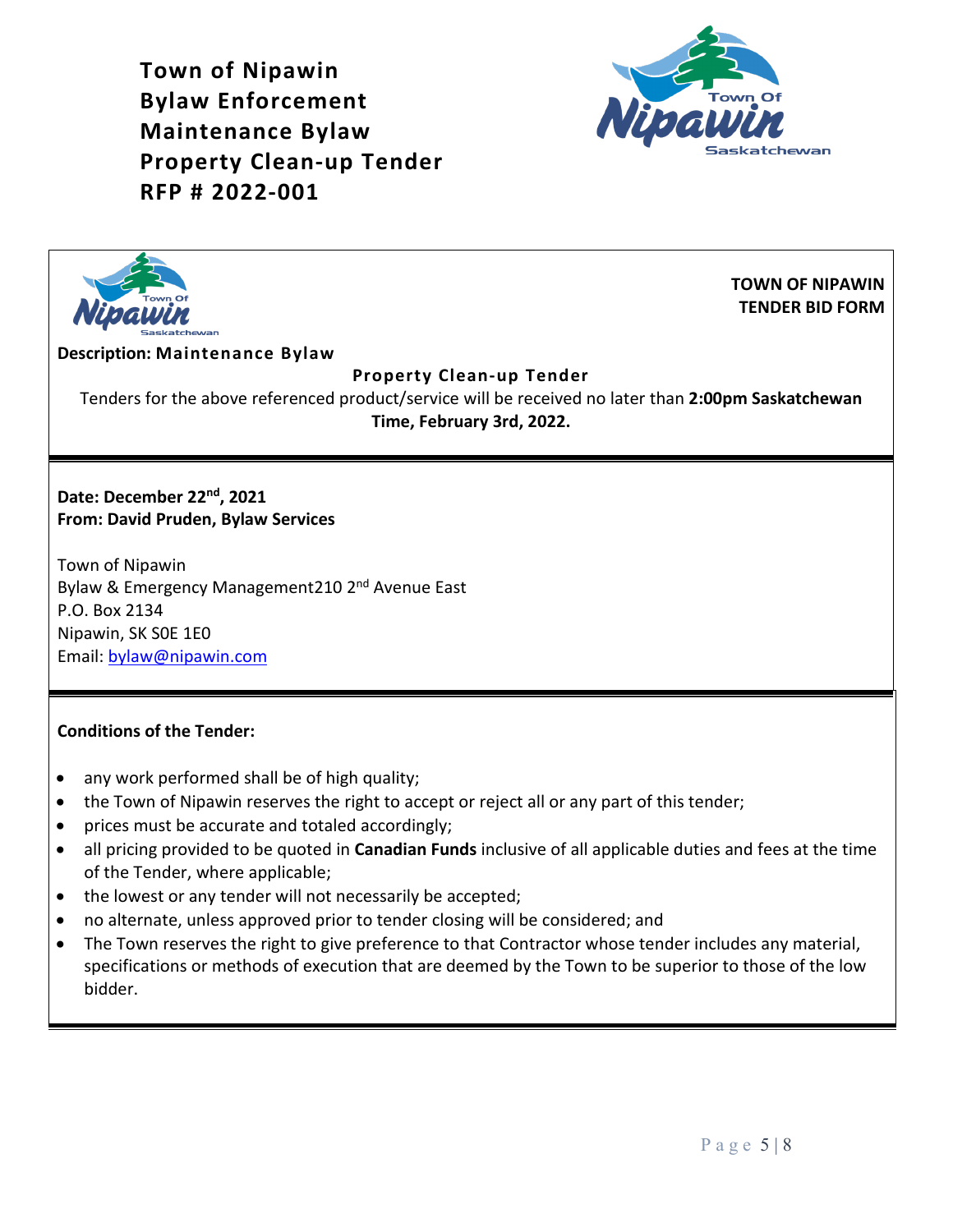

| Rated by (First and Last Name):                                                                                                                                                    | Date:                         |
|------------------------------------------------------------------------------------------------------------------------------------------------------------------------------------|-------------------------------|
| <b>SECTION 1: Project Scope (item 3)</b>                                                                                                                                           |                               |
| Completeness of Bid                                                                                                                                                                | Fail $\square$<br>Pass $\Box$ |
| Criteria met                                                                                                                                                                       | Fail $\Box$<br>Pass $\square$ |
| Ability to complete work as outlined in 3 (c) - Ability to complete work within 1<br>day for small projects, 2 days for larger projects, or as otherwise agreed upon<br>in writing | $? / 0 - 30$                  |
| Ability to complete work as outlined in 3 (d) - Ability to commence work within<br>two weeks of notification                                                                       | $? / 0 - 20$                  |
| References/Past Experience                                                                                                                                                         | $? / 0 - 20$                  |
| Declaration of no conflicts with cleaning any property within Town                                                                                                                 | $? / 0 - 20$                  |
| Cost                                                                                                                                                                               | $? / 0 - 10$                  |
| <b>NOTES</b> (attach additional information if needed):                                                                                                                            |                               |
|                                                                                                                                                                                    |                               |
|                                                                                                                                                                                    |                               |
|                                                                                                                                                                                    |                               |
|                                                                                                                                                                                    |                               |
|                                                                                                                                                                                    |                               |
|                                                                                                                                                                                    |                               |
|                                                                                                                                                                                    |                               |
|                                                                                                                                                                                    |                               |
|                                                                                                                                                                                    |                               |
|                                                                                                                                                                                    |                               |
|                                                                                                                                                                                    |                               |
|                                                                                                                                                                                    |                               |
|                                                                                                                                                                                    |                               |
| <b>PRICE TO COMPLETE SCOPE OF WORK OUTLINED IN TENDER:</b>                                                                                                                         |                               |
| GST:                                                                                                                                                                               |                               |
| PST:                                                                                                                                                                               |                               |
| <b>TOTAL PRICE:</b>                                                                                                                                                                |                               |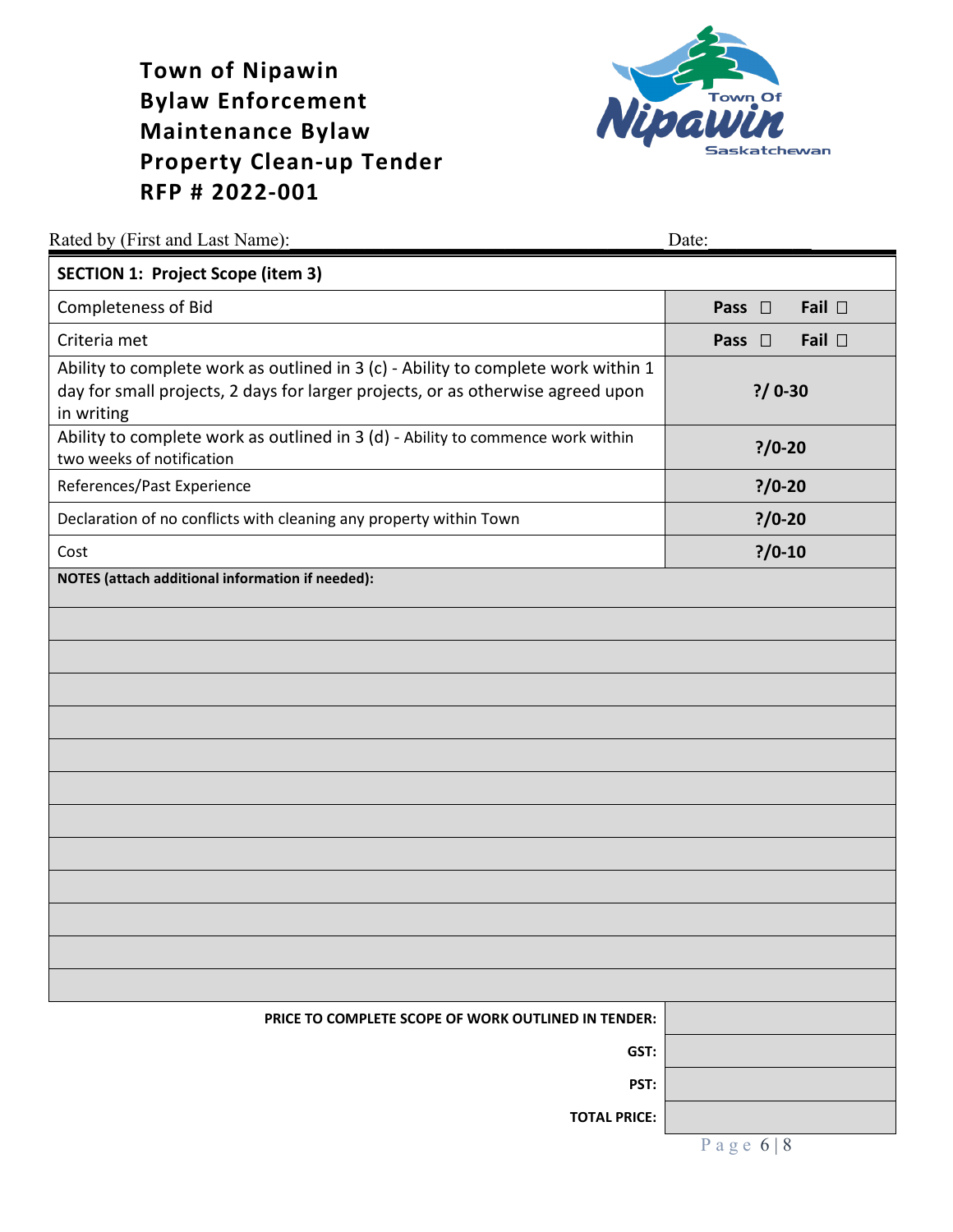

| <b>SECTION 2: OTHER REQUIRED INFORMATION</b> |                                                                                                                                           |                         |  |  |
|----------------------------------------------|-------------------------------------------------------------------------------------------------------------------------------------------|-------------------------|--|--|
| $\mathbf{1}$ .                               | Contractor has provided proof of Liability Insurance with application?                                                                    | $\Box$ YES<br>$\Box$ NO |  |  |
| Notes re item 1:                             |                                                                                                                                           |                         |  |  |
| 2.                                           | Other Relevant Information/comments pertaining to any aspect of the Projects or BID Process:<br>(attach additional information if needed) |                         |  |  |
|                                              |                                                                                                                                           |                         |  |  |
|                                              |                                                                                                                                           |                         |  |  |
|                                              |                                                                                                                                           |                         |  |  |
|                                              |                                                                                                                                           |                         |  |  |
|                                              |                                                                                                                                           |                         |  |  |
|                                              |                                                                                                                                           |                         |  |  |
|                                              |                                                                                                                                           |                         |  |  |
|                                              |                                                                                                                                           |                         |  |  |
|                                              |                                                                                                                                           |                         |  |  |
|                                              |                                                                                                                                           |                         |  |  |
|                                              |                                                                                                                                           |                         |  |  |

| <b>COMPANY NAME (please print):</b> |  |
|-------------------------------------|--|
| <b>ADDRESS:</b>                     |  |
| TOWN:                               |  |
| <b>PROVINCE:</b>                    |  |
| <b>POSTAL CODE:</b>                 |  |
| <b>PRIMARY CONTACT:</b>             |  |
| <b>PHONE #:</b>                     |  |
| <b>EMAIL ADDRESS:</b>               |  |
| <b>NAME OF SIGNING AUTHORITY:</b>   |  |
| <b>TITLE OF SIGNING AUTHORITY:</b>  |  |
| <b>AUTHORIZED SIGNATURE:</b>        |  |